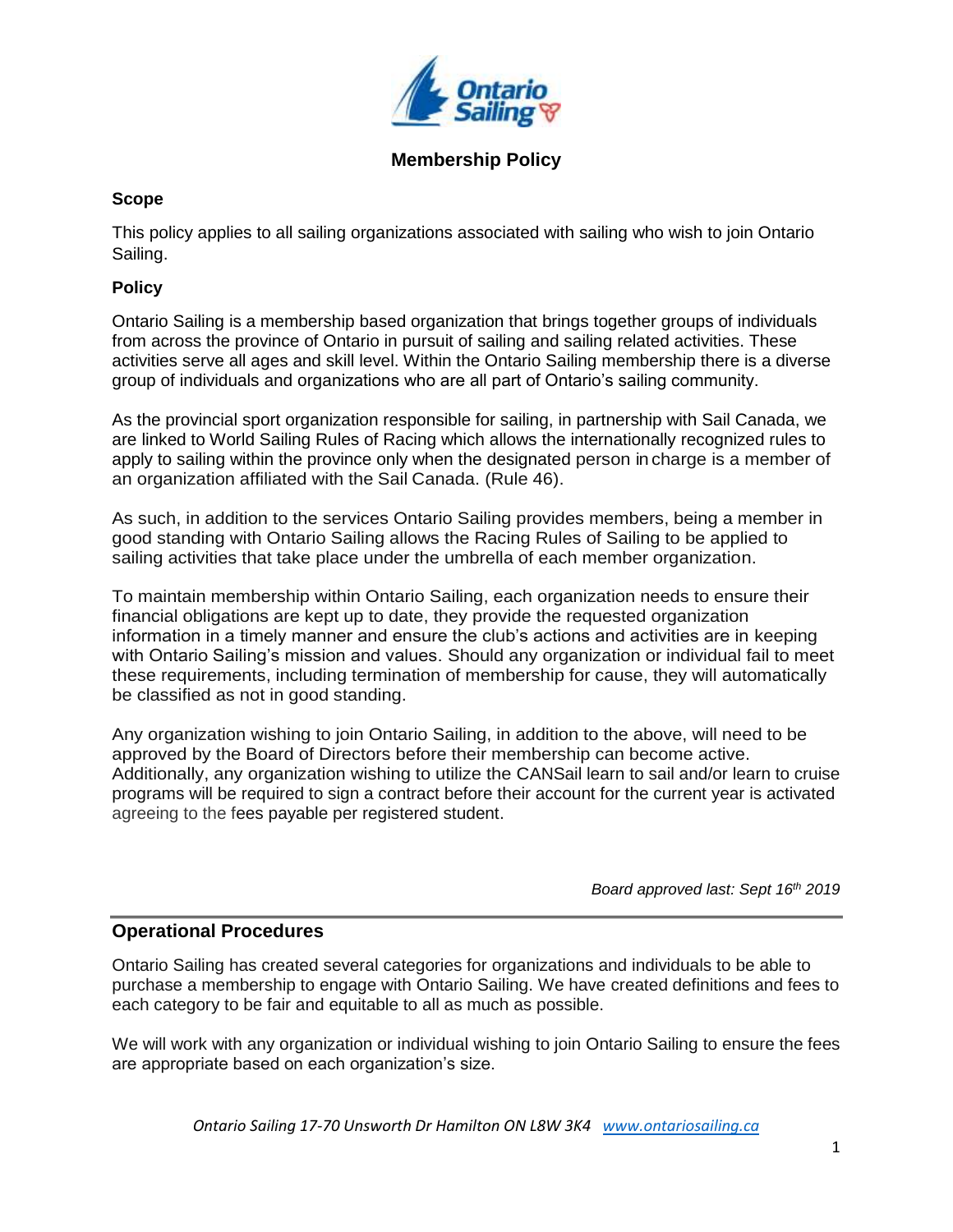

## **Membership Policy**

Member Clubs – this includes yacht clubs, sailing clubs, community clubs and windsurfing clubs. This is our largest category and includes any organization that has a group of their own members involved in activities.

Member Camp - refers to camps who offer sailing instruction.

Charters/Time Shares - refers to organizations that offer sailboat chartering. A flat membership fee is paid.

Member Affiliate - refers to associations outside of the club definition. Some examples include disabled sailing organizations and local handicapping associations.

Member Schools (Sailing Schools both Dinghies & Cruising Schools with Keelboats) - refers to schools or clubs who offer a learn-to-sail program. (Note clubs with schools will be considered, and charged, as a member club only).

### **Membership Fees effective 2019-2020 Fiscal Year**

*(Note unless otherwise noted, 50% of the fees collected are allocated to Sail Canada)* **Organization Categories**

Member Clubs: Fees are based on club size, minimum payment is \$620 annually.

Member Affiliate: \$255.00 annually

Member Camp: \$255 .00 annually

Members Schools: \$306 annually. This fees is required by all standalone Dingy Schools and all Cruising Schools (Schools with multiple locations are eligible for discounts.)

New Member Clubs - fees set by taking the total Sailing Senior (or family) membership and multiplying it by \$22.00 per member (one per family unit only) plus \$300 A minimum has been established by the Membership Committee of \$620.

### **Individual Categories**

Maple Leaf Individual \$28.00 (\$12.00 to Sail Canada)

CANSail Online Registration System Cost per Student Learn to Sail \$18.00/Keelboat \$22.00 Athletes \$5.00 (\$2.50 to Sail Canada)

Coaches \$5.00 (paid to Ontario Sailing from Sail Canada)

Tier One Ontario Sailing Team \$10,000 (\$11.00 to Sail Canada)

Ontario Sailing Development Team \$1200 to \$1350 (class specific) (\$11.00 to Sail Canada)

Should any member organization or individual commit misconduct or fail to meet a requirement of membership, including failing to follow through on written agreements, the Board of Directors will review their membership status. Upon a minimum of 15 days written notice to the member, the Board may pass a resolution authorizing disciplinary action including but not limited to the termination of membership for violating any provision of membership. The notice to the member will include the reasons disciplinary action is being considered. The member will have the opportunity for a written response, and if received within 15 days from original notice, the Board will consider the response in determining disciplinary action. (A copy of this policy will accompany the notice to the member.)

*Last reviewed: Sept 16 2019*